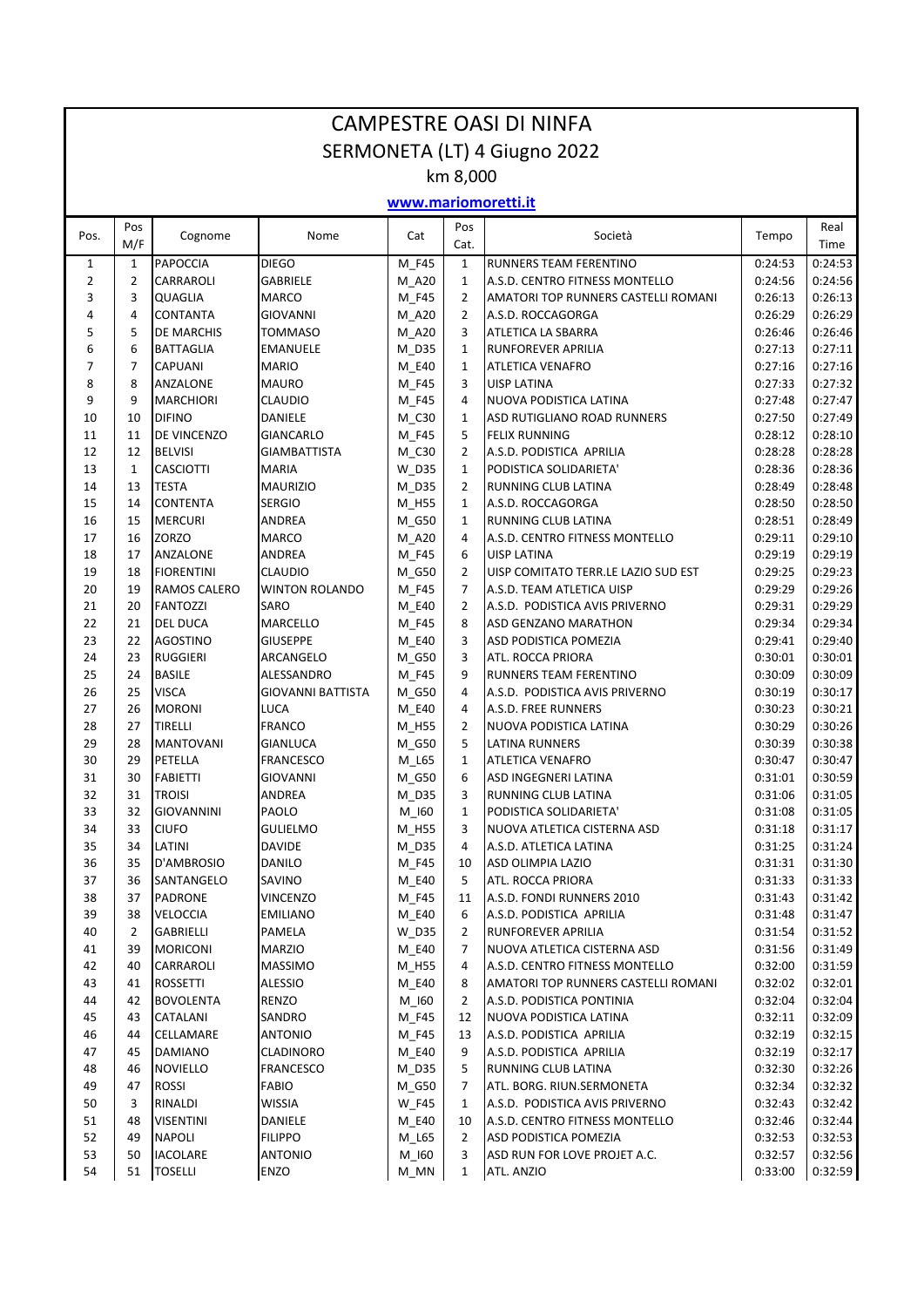| 55  | 52             | <b>DELLA VECCHIA</b> | <b>LUCA</b>             | M E40        | 11             | <b>ATL. COLLEFERRO SEGNI</b>        | 0:33:03 | 0:33:00 |
|-----|----------------|----------------------|-------------------------|--------------|----------------|-------------------------------------|---------|---------|
| 56  | 53             | <b>CIRILLO</b>       | <b>RAFFAELE</b>         | M_G50        | 8              | A.S.D. ROCCAGORGA                   | 0:33:04 | 0:33:01 |
| 57  | 54             | <b>GIOVANNINI</b>    | <b>VINCENZO</b>         | $M_H55$      | 5              | A.S.D. PODISTICA APRILIA            | 0:33:07 | 0:33:06 |
| 58  | 4              | <b>MACINENTI</b>     | FRANCESCA               | <b>W_G50</b> | $\mathbf{1}$   | A.S.D. CENTRO FITNESS MONTELLO      | 0:33:12 | 0:33:10 |
| 59  | 55             | <b>BASTIANELLI</b>   | <b>TIZIANO</b>          | M_G50        | 9              | AMATORI TOP RUNNERS CASTELLI ROMANI | 0:33:13 | 0:33:12 |
| 60  | 56             | <b>TESSITORE</b>     | <b>GAETANO</b>          | $M_l$ 160    | 4              | A.S.D. CENTRO FITNESS MONTELLO      | 0:33:14 | 0:33:11 |
| 61  | 57             | <b>ALONZI</b>        | ANDREA                  | M_A20        | 5              | POL. CIOCIARA ANTONIO FAVA          | 0:33:27 | 0:33:25 |
| 62  | 58             | SOLAZZI              | <b>MATTEO</b>           | M_A20        | 6              | RUNNING CLUB LATINA                 | 0:33:27 | 0:33:24 |
| 63  | 59             | <b>FRATOCCHI</b>     | <b>FRANCO</b>           | M_I60        | 5              | ATL. BORG. RIUN.SERMONETA           | 0:33:37 | 0:33:35 |
| 64  | 60             | <b>VITTI</b>         | <b>MAURIZIO</b>         | $M_l$ 160    | 6              | <b>UISP LATINA</b>                  | 0:33:43 | 0:33:43 |
| 65  | 5              | ANDREOLI             | <b>ROBERTA</b>          | <b>W E40</b> | $\mathbf{1}$   | A.S.D. PODISTICA AVIS PRIVERNO      | 0:33:49 | 0:33:48 |
| 66  | 61             | COLLARO              | LUIGI                   | M_H55        | 6              | ATLETICA CECCHINA AL.PA. ASD        | 0:33:50 | 0:33:45 |
| 67  | 62             | <b>TOMAO</b>         | <b>MASSIMO</b>          | M_F45        | 14             | POLI GOLFO                          | 0:34:01 | 0:33:57 |
| 68  | 63             | CREO                 | <b>ALESSIO</b>          | M C30        | 3              | A.S.D. PODISTICA APRILIA            | 0:34:03 | 0:33:58 |
| 69  | 64             | <b>CIUFFOLETTI</b>   | <b>ANTONIO</b>          | M_G50        | 10             | NUOVA ATLETICA CISTERNA ASD         | 0:34:04 | 0:33:57 |
| 70  | 65             | <b>COTICELLI</b>     | <b>FABIO</b>            | M_F45        | 15             | RUNNING CLUB LATINA                 | 0:34:04 | 0:33:58 |
| 71  | 66             | VALERI               | <b>DOMENICO</b>         | M_L65        | 3              | A.S.D. FREE RUNNERS                 | 0:34:04 | 0:34:04 |
| 72  | 67             | <b>TRUCCHIA</b>      | <b>STEFANO</b>          | M_L65        | 4              | A.S. ATL. ROCCA DI PAPA             | 0:34:10 | 0:34:09 |
| 73  | 68             | RAMADU'              | <b>DEMIS</b>            | M_E40        | 12             | A.S.D. CENTRO FITNESS MONTELLO      | 0:34:21 | 0:34:12 |
| 74  | 69             | <b>BORRIELLO</b>     | <b>VITTORIO</b>         | $M_F45$      | 16             | A.S.D. ROCCAGORGA                   | 0:34:31 | 0:34:27 |
| 75  | 70             | <b>MONTIN</b>        | <b>MIRKO</b>            | M_E40        | 13             | RUNNING CLUB LATINA                 | 0:34:34 | 0:34:32 |
| 76  | 71             | <b>RUSSO</b>         | PIERLUIGI               | M_H55        | $\overline{7}$ | <b>RUNNING CLUB LATINA</b>          | 0:34:36 | 0:34:34 |
| 77  | 72             | <b>MARIANI</b>       | <b>SIMOME</b>           | M F45        | 17             | <b>GIOVANNI SCAVO VELLETRI</b>      | 0:34:38 | 0:34:35 |
| 78  | 73             | <b>NEGROSINI</b>     | AMILCARE                | $M_l$ 160    | $\overline{7}$ | ATL. BORG. RIUN.SERMONETA           | 0:34:59 | 0:34:57 |
| 79  | 74             | CESARONI             | ALESSANDRO              | M_G50        | 11             | ATL. ROCCA PRIORA                   | 0:35:00 | 0:34:58 |
| 80  | 75             | <b>MARROCCO</b>      | <b>GIULIO</b>           | M_H55        | 8              | A.S.D. FONDI RUNNERS 2010           | 0:35:01 | 0:35:00 |
| 81  | 76             | <b>FIORINI</b>       | <b>FELICE</b>           | M_L65        | 5              | POL. CIOCIARA ANTONIO FAVA          | 0:35:07 | 0:35:06 |
| 82  | 77             | DE PAOLIS            | <b>EDOARDO</b>          | M F45        | 18             | A.S.D. PODISTICA AVIS PRIVERNO      | 0:35:15 | 0:35:12 |
| 83  | 78             | <b>MARRO</b>         | <b>MICHELINO</b>        | $M_l$ 160    | 8              | RUNNING CLUB LATINA                 | 0:35:23 | 0:35:21 |
| 84  | 6              | SORTINO              | VALERIA                 | <b>W_E40</b> | $\overline{2}$ | NUOVA PODISTICA LATINA              | 0:35:24 | 0:35:21 |
| 85  | 79             | COLALUCA             | <b>LUCA</b>             | M_L65        | 6              | ASD RUNNERS TEAM COLLEFERRO         | 0:35:37 | 0:35:37 |
| 86  | 80             | DI ROSA              | <b>MASSIMO</b>          | M_G50        | 12             | A.S.D. CENTRO FITNESS MONTELLO      | 0:35:41 | 0:35:35 |
| 87  | 81             | <b>MAGNANTI</b>      | <b>DAVIS</b>            | M_E40        | 14             | A.S.D. CENTRO FITNESS MONTELLO      | 0:35:46 | 0:35:36 |
| 88  | 82             | RANDI                | <b>GIOVANNI</b>         | $M_l$ 160    | 9              | NUOVA ATLETICA CISTERNA ASD         | 0:35:49 | 0:35:41 |
| 89  | 83             | <b>ABRUSCATO</b>     | LUCIANO VIRGINIO        | M_H55        | 9              | ASD OLIMPIA LAZIO                   | 0:36:04 | 0:36:00 |
| 90  | 84             | PERNA                | <b>VINCENZO</b>         | $M_l$ 160    | 10             | A.S.D. PODISTICA AVIS PRIVERNO      | 0:36:09 | 0:35:59 |
| 91  | 85             | <b>MORETTO</b>       | STEFANO                 | M_G50        | 13             | A.S.D. CENTRO FITNESS MONTELLO      | 0:36:16 | 0:36:04 |
| 92  | $\overline{7}$ | <b>FABIETTI</b>      | <b>ELISA</b>            | $W_D35$      | 3              | RUNNING CLUB LATINA                 | 0:36:18 | 0:36:13 |
| 93  | 86             | DI BACCO             | <b>MARIO</b>            | M G50        | 14             | NUOVA ATLETICA CISTERNA ASD         | 0:36:32 | 0:36:25 |
| 94  | 87             | <b>MICCI</b>         | <b>MARIANO</b>          | $M_l$ 160    | 11             | <b>ASD OLIMPIA LAZIO</b>            | 0:36:39 | 0:36:35 |
| 95  | 88             | ABRUSCATO            | <b>GIUSEPPE</b>         | $M_l60$      | 12             | ASD OLIMPIA LAZIO                   | 0:36:40 | 0:36:36 |
| 96  | 8              | <b>GAVILLUCCI</b>    | STEFANIA                | <b>W_G50</b> | 2              | ATL. BORG. RIUN.SERMONETA           | 0:36:44 | 0:36:41 |
| 97  | 89             | <b>BRAGA</b>         | MARCO                   | M_F45        | 19             | ATL. BORG. RIUN.SERMONETA           | 0:36:44 | 0:36:40 |
| 98  | 90             | <b>COLATO</b>        | MARIO                   | M G50        | 15             | A.S.D. CENTRO FITNESS MONTELLO      | 0:36:58 | 0:36:56 |
| 99  | 91             | <b>DI MANNO</b>      | <b>GIULIO CESARE</b>    | M_H55        | 10             | A.S.D. FONDI RUNNERS 2010           | 0:37:03 | 0:37:00 |
| 100 | 92             | SANGES               | RICCARDO                | M_F45        | 20             | A.S.D. FONDI RUNNERS 2010           | 0:37:04 | 0:36:55 |
| 101 | 9              | <b>FIORINI</b>       | PAOLA                   | <b>W_E40</b> | 3              | RUNNERS TEAM FERENTINO              | 0:37:06 | 0:37:01 |
| 102 | 93             | DI LEGGE             | FABIO                   | $M_F45$      | 21             | RUNNING CLUB LATINA                 | 0:37:18 | 0:37:12 |
| 103 | 10             | <b>MAURIZI</b>       | SIMONETTA               | $W_l60$      | $\mathbf{1}$   | NUOVA ATLETICA CISTERNA ASD         | 0:37:19 | 0:37:19 |
| 104 | 94             | <b>TESTANA</b>       | <b>GIOVANNI</b>         | M_H55        | 11             | A.S.D. PODISTICA AVIS PRIVERNO      | 0:37:19 | 0:37:17 |
| 105 | 11             | <b>NICOSANTI</b>     | ROBERTA                 | <b>W_A20</b> | $\mathbf{1}$   | NUOVA ATLETICA CISTERNA ASD         | 0:37:23 | 0:37:16 |
| 106 | 95             | GERASSIMOV           | <b>GUEORGUI PLAMENO</b> | M_E40        | 15             | A.S.D. CENTRO FITNESS MONTELLO      | 0:37:50 | 0:37:43 |
| 107 | 96             | <b>SPACCATROSI</b>   | MAURO                   | M_G50        | 16             | NUOVA PODISTICA LATINA              | 0:37:53 | 0:37:46 |
| 108 | 97             | <b>CORINA</b>        | <b>ENEA</b>             | M_H55        | 12             | A.S.D. FONDI RUNNERS 2010           | 0:38:01 | 0:37:54 |
| 109 | 98             | CIANGOLA             | EMANUELE                | M_F45        | 22             | RUNNERS TEAM FERENTINO              | 0:38:08 | 0:38:03 |
| 110 | 12             | FERRARESE            | MIRELLA                 | <b>W_G50</b> | 3              | A.S.D. ROCCAGORGA                   | 0:38:13 | 0:38:09 |
| 111 | 99             | GAGLIANONE           | <b>GIOVANNI</b>         | M_G50        | 17             | ATL. BORG. RIUN.SERMONETA           | 0:38:15 | 0:38:09 |
| 112 | 100            | <b>DI MONDA</b>      | <b>NELLO</b>            | M F45        | 23             | ASD OLIMPIA LAZIO                   | 0:38:19 | 0:38:10 |
| 113 | 13             | <b>NEPOTI</b>        | CHIARA                  | <b>W_E40</b> | 4              | RUNFOREVER APRILIA                  | 0:38:23 | 0:38:20 |
| 114 | 101            | PELLACCHI            | SALVATORE               | M_F45        | 24             | NUOVA ATLETICA CISTERNA ASD         | 0:38:23 | 0:38:20 |
| 115 | 14             | <b>GUERRA</b>        | MILENA                  | W G50        | 4              | A.S.D. CENTRO FITNESS MONTELLO      | 0:38:25 | 0:38:19 |
| 116 | 102            | MOLENA               | EMANUELE                | M_E40        | 16             | NUOVA PODISTICA LATINA              | 0:38:26 | 0:38:21 |
| 117 | 103            | PERCOCO              | <b>ADRIANO</b>          | $M_MN$       | $\overline{2}$ | A.S.D. CENTRO FITNESS MONTELLO      | 0:38:42 | 0:38:36 |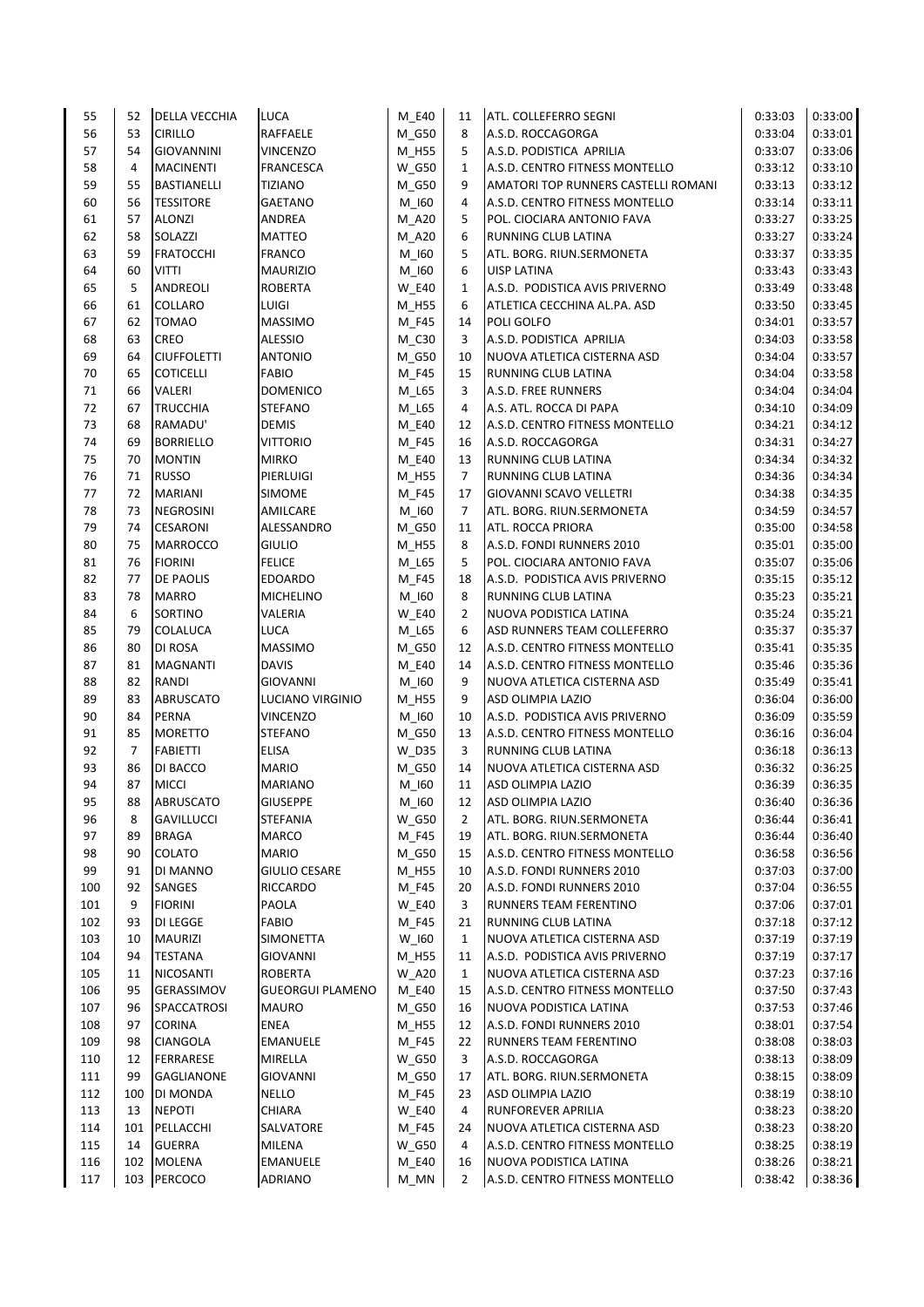| 118 | 15  | BERNARDI           | <b>PAOLA</b>           | <b>W_G50</b> | 5              | <b>ASD ITALIA SPORT RUNNING</b>     | 0:39:27 | 0:39:22 |
|-----|-----|--------------------|------------------------|--------------|----------------|-------------------------------------|---------|---------|
| 119 | 104 | <b>LUNGHEU</b>     | <b>GUERINO</b>         | M F45        | 25             | <b>RUNNERS TEAM FERENTINO</b>       | 0:39:36 | 0:39:31 |
| 120 | 16  | LANZETTA           | <b>RITA</b>            | <b>W E40</b> | 5              | RUNNING CLUB LATINA                 | 0:39:45 | 0:39:39 |
| 121 | 17  | <b>ASCANI</b>      | <b>SARA</b>            | <b>W_F45</b> | $\overline{2}$ | NUOVA PODISTICA LATINA              | 0:39:49 | 0:39:45 |
| 122 | 105 | ANGELONI           | MARCELLO               | M_MN         | 3              | AMATORI TOP RUNNERS CASTELLI ROMANI | 0:39:52 | 0:39:47 |
| 123 | 106 | FALZARANO          | <b>TONINO</b>          | M_L65        | $\overline{7}$ | A.S.D. ATLETICA LATINA              | 0:39:53 | 0:39:53 |
| 124 | 107 | <b>RADICIOLI</b>   | <b>ROBERTO</b>         | M 160        | 13             | A.S.D. ATLETICA LATINA              | 0:39:55 | 0:39:51 |
| 125 | 108 | <b>SCARPONI</b>    | <b>GIANLUCA</b>        | $M_G50$      | 18             | <b>FIDAL RUNCARD</b>                | 0:39:58 | 0:39:50 |
| 126 | 109 | D'ARPINO           | <b>DEVIS</b>           | $M_E40$      | 17             | <b>RUNNING CLUB LATINA</b>          | 0:40:00 | 0:39:55 |
| 127 | 18  | <b>RUMMO</b>       | <b>BEATRICE</b>        | W_H55        | $\mathbf{1}$   | A.S.D. CENTRO FITNESS MONTELLO      | 0:40:17 | 0:40:15 |
| 128 | 19  | <b>BIANCONI</b>    | FERDINANDA             | W G50        | 6              | <b>RUNNING CLUB LATINA</b>          | 0:40:29 | 0:40:22 |
| 129 | 110 | <b>GUIDOBALDI</b>  | <b>ALBERTO</b>         | M_H55        | 13             | <b>RUNNERS FOR EMERGENCY</b>        | 0:40:35 | 0:40:33 |
| 130 | 111 | <b>ALONZI</b>      | <b>ENNIO</b>           | M_G50        | 19             | POL. CIOCIARA ANTONIO FAVA          | 0:40:35 | 0:40:33 |
| 131 | 112 | <b>RECCANELLO</b>  | <b>CESARE</b>          | M G50        | 20             | A.S.D. CENTRO FITNESS MONTELLO      | 0:40:35 | 0:40:24 |
| 132 | 113 | <b>CARPANESE</b>   | <b>DANIELE</b>         | M_E40        | 18             | <b>RUNNING CLUB LATINA</b>          | 0:41:00 | 0:40:52 |
| 133 | 114 | <b>COLUZZI</b>     | <b>ANDREA</b>          | M_C30        | 4              | RUNNING CLUB LATINA                 | 0:41:02 | 0:40:57 |
| 134 | 20  | <b>GIULIANI</b>    | <b>ELENA</b>           | W_C30        | 1              | ATL. BORG. RIUN.SERMONETA           | 0:41:07 | 0:40:59 |
| 135 | 115 | <b>CATANZANI</b>   | <b>GIULIO</b>          | M_MN         | 4              | ATL. ANZIO                          | 0:41:14 | 0:41:09 |
| 136 | 116 | LEOMAZZI           | <b>SERGIO</b>          | M_I60        | 14             | A.S.D. CENTRO FITNESS MONTELLO      | 0:41:22 | 0:41:12 |
| 137 | 117 | <b>FIORIN</b>      | <b>GIORGIO</b>         | M_G50        | 21             | A.S.D. CENTRO FITNESS MONTELLO      | 0:41:22 | 0:41:12 |
| 138 | 118 | <b>MARANGON</b>    | <b>GIANCARLO</b>       | M_L65        | 8              | A.S.D. FONDI RUNNERS 2010           | 0:41:24 | 0:41:14 |
| 139 | 119 | LOZZI              | <b>MARINO</b>          | M_H55        | 14             | A.S.D. PODISTICA APRILIA            | 0:41:30 | 0:41:22 |
| 140 | 120 | MAURIELLO          | <b>EMILIO</b>          | M_H55        | 15             | A.S.D. FONDI RUNNERS 2010           | 0:41:34 | 0:41:24 |
| 141 | 21  | COCO               | <b>FRANCESCA</b>       | <b>W_F45</b> | 3              | A.S.D. ATLETICA LATINA              | 0:41:39 | 0:41:27 |
| 142 | 121 | <b>NEGROSINI</b>   | CARLO                  | M_H55        | 16             | <b>FIDAL RUNCARD</b>                | 0:41:42 | 0:41:38 |
| 143 | 22  | <b>CRUDELE</b>     | ALESSANDRA             | <b>W_F45</b> | 4              | A.S. AMATORI VILLA PAMPHILI         | 0:41:46 | 0:41:39 |
| 144 | 122 | <b>DE MARCHIS</b>  | <b>GERMANO</b>         | M G50        | 22             | A.S.D. PODISTICA AVIS PRIVERNO      | 0:41:57 | 0:41:47 |
| 145 | 23  | <b>FERRACCI</b>    | ORNELLA                | W G50        | $\overline{7}$ | A.S.D. PODISTICA AVIS PRIVERNO      | 0:41:58 | 0:41:48 |
| 146 | 24  | <b>SEZZI</b>       | <b>GIORGIA</b>         | <b>W F45</b> | 5              | A.S.D. ROCCAGORGA                   | 0:42:32 | 0:42:26 |
| 147 | 25  | <b>MANZINI</b>     | <b>ROBERTA</b>         | W_H55        | $\overline{2}$ | ASD PODISTICA POMEZIA               | 0:42:32 | 0:42:31 |
| 148 | 26  | <b>STRACCAMORE</b> | <b>STEFANIA</b>        | <b>W_G50</b> | 8              | RUNNERS TEAM FERENTINO              | 0:42:36 | 0:42:31 |
| 149 | 123 | <b>SALVATORI</b>   | <b>GIANFRANCO</b>      | M_H55        | 17             | RUNNERS TEAM FERENTINO              | 0:42:36 | 0:42:30 |
| 150 | 27  | POLSINELLI         | <b>ANNA FELICITA</b>   | $W_H55$      | 3              | POL. CIOCIARA ANTONIO FAVA          | 0:42:42 | 0:42:42 |
| 151 | 124 | <b>PACINI</b>      | ALESSANDRO             | $M_E40$      | 19             | A.S.D. PODISTICA PONTINIA           | 0:42:58 | 0:42:45 |
| 152 | 125 | PIERGALLINI        | <b>STEFANO</b>         | M_G50        | 23             | <b>RUN &amp; SMILE ASD</b>          | 0:43:01 | 0:42:52 |
| 153 | 126 | <b>KIRAMARIOS</b>  | <b>GIOVANNI</b>        | $M_H55$      | 18             | <b>RUNFOREVER APRILIA</b>           | 0:43:02 | 0:42:59 |
| 154 | 28  | <b>PAPA</b>        | CARLA                  | <b>W_G50</b> | 9              | A.S.D. FONDI RUNNERS 2010           | 0:43:06 | 0:42:59 |
| 155 | 127 | ALFIERI            | <b>ONOFRIO SANTINO</b> | M_F45        | 26             | A.S.D. CENTRO FITNESS MONTELLO      | 0:43:08 | 0:42:57 |
| 156 | 128 | <b>PUNZETTI</b>    | <b>ARMANDO</b>         | M MN         | 5              | A.S.D. PODISTICA PONTINIA           | 0:43:13 | 0:43:10 |
| 157 | 29  | PINO               | <b>GIANNA</b>          | <b>W_H55</b> | $\overline{4}$ | IL CORRIDORE RUNNING CLUB ASD       | 0:43:15 | 0:43:05 |
| 158 | 30  | <b>LONGO</b>       | <b>GAETANA</b>         | <b>W_E40</b> | 6              | ASD OLIMPIA LAZIO                   | 0:43:18 | 0:43:11 |
| 159 | 129 | <b>PROTA</b>       | STEFANO                | M_H55        | 19             | ASD OLIMPIA LAZIO                   | 0:43:19 | 0:43:15 |
| 160 | 130 | CARDARELLO         | <b>CLAUDIO MARIA</b>   | M_G50        | 24             | RUNNING CLUB LATINA                 | 0:43:32 | 0:43:23 |
| 161 | 131 | <b>MASSOTTI</b>    | EZIO                   | M_L65        | 9              | A.S.D. PODISTICA APRILIA            | 0:43:43 | 0:43:39 |
| 162 | 31  | <b>FANELLI</b>     | MARIA                  | <b>W_H55</b> | 5              | ASD GENZANO MARATHON                | 0:43:51 | 0:43:46 |
| 163 | 132 | LEIDI              | <b>ADRIANO</b>         | $M_MN$       | 6              | PODISTICA SOLIDARIETA'              | 0:43:59 | 0:43:57 |
| 164 | 133 | <b>QUADRINO</b>    | <b>BIAGIO</b>          | $M_MN$       | 7              | FIDAL RUNCARD                       | 0:44:10 | 0:44:07 |
| 165 | 32  | <b>CAISSUTI</b>    | SELENA                 | <b>W_E40</b> | $\overline{7}$ | A.S.D. PODISTICA PONTINIA           | 0:44:19 | 0:44:06 |
| 166 | 134 | <b>ZORZO</b>       | <b>ROBERTO</b>         | M_G50        | 25             | A.S.D. CENTRO FITNESS MONTELLO      | 0:44:32 | 0:44:22 |
| 167 | 33  | <b>MUSSARDO</b>    | BARBARA                | <b>W_F45</b> | 6              | NUOVA PODISTICA LATINA              | 0:44:45 | 0:44:40 |
| 168 | 135 | <b>GIANSANTI</b>   | ANDREA                 | M_F45        | 27             | A.S.D. ATLETICA LATINA              | 0:44:46 | 0:44:35 |
| 169 | 136 | MICHELI            | <b>MAURIZIO</b>        | M_L65        | 10             | A.S.D. PODISTICA PONTINIA           | 0:44:53 | 0:44:46 |
| 170 | 137 | RAZZINO            | <b>GENNARO</b>         | M_E40        | 20             | RUNNING CLUB LATINA                 | 0:44:57 | 0:44:53 |
| 171 | 138 | <b>TRINCA</b>      | <b>MAURO</b>           | M_G50        | 26             | ASD GENZANO MARATHON                | 0:45:28 | 0:45:22 |
| 172 | 139 | <b>BIANCHINI</b>   | <b>EDOARDO</b>         | $M_MN$       | 8              | <b>FIDAL RUNCARD</b>                | 0:45:37 | 0:45:30 |
| 173 | 140 | PIERONI            | ALDO                   | M_MN         | 9              | <b>FIDAL RUNCARD</b>                | 0:46:02 | 0:45:54 |
| 174 | 141 | <b>CIOTTI</b>      | <b>GIANLUCA</b>        | M_F45        | 28             | NUOVA PODISTICA LATINA              | 0:46:24 | 0:46:14 |
| 175 | 142 | <b>ONORATI</b>     | <b>ALDO</b>            | $M_l$ 160    | 15             | A.S.D. ATLETICA LATINA              | 0:46:30 | 0:46:16 |
| 176 | 143 | SAGRETTI           | <b>FABRIZIO</b>        | M_G50        | 27             | ATLETICA CECCHINA AL.PA. ASD        | 0:48:02 | 0:47:51 |
| 177 | 34  | <b>MARCHIOTTO</b>  | <b>IVANA</b>           | $W_l60$      | $\overline{2}$ | NUOVA PODISTICA LATINA              | 0:48:14 | 0:48:08 |
| 178 | 35  | <b>FERRAZZO</b>    | SIMONETTA              | <b>W_F45</b> | $\overline{7}$ | ATLETICA CECCHINA AL.PA. ASD        | 0:48:42 | 0:48:30 |
| 179 | 36  | <b>IONTA</b>       | ELISABETTA             | W_I60        | 3              | A.S.D. FONDI RUNNERS 2010           | 0:49:05 | 0:48:55 |
| 180 | 37  | DI VITO            | RITA                   | <b>W_G50</b> | 10             | A.S.D. ATLETICA SORA                | 0:50:09 | 0:50:07 |